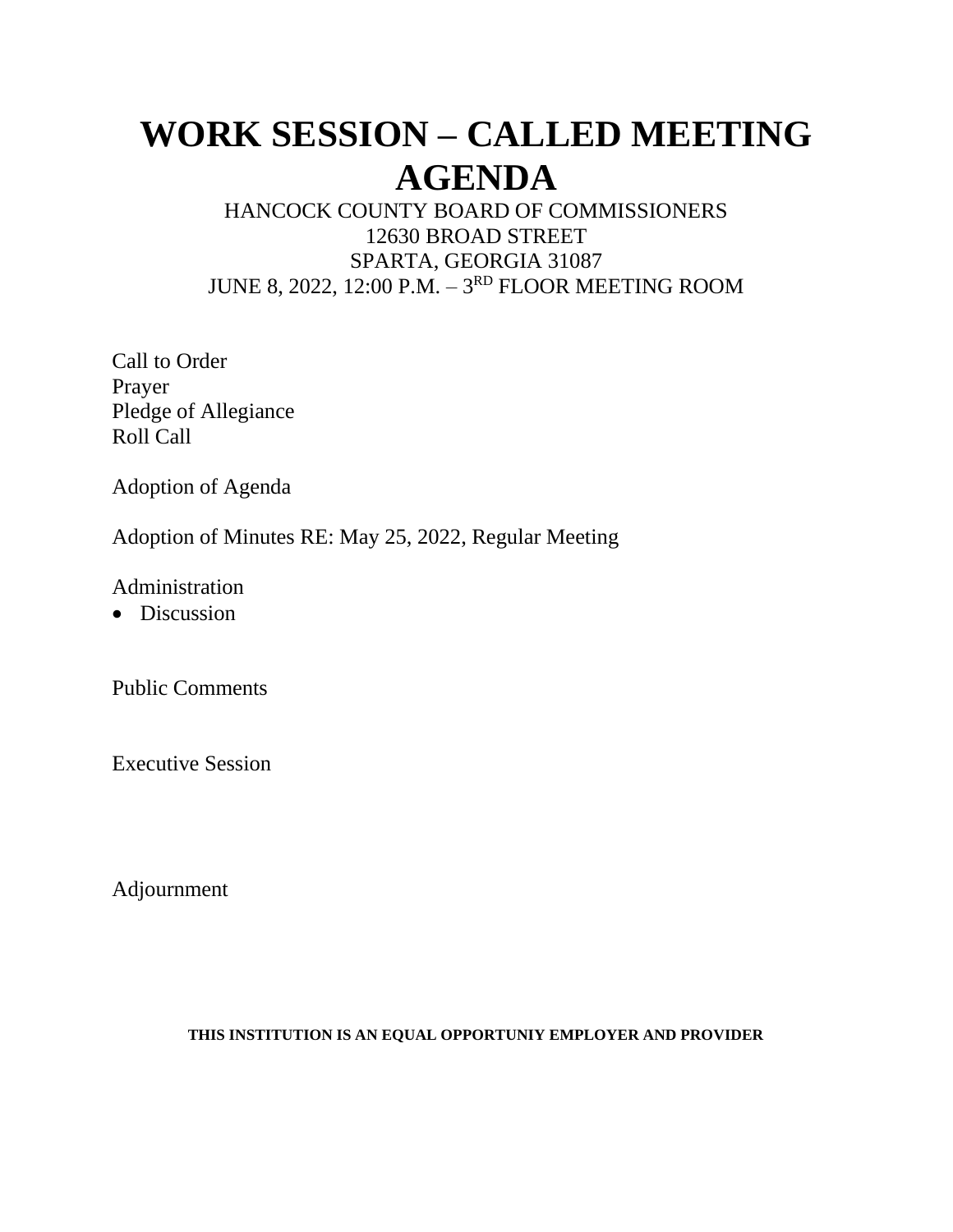### HANCOCK COUNTY BOARD OF COMMISSIONERS 12630 BROAD STREET SPARTA, GEORGIA 31087 JUNE 8, 2022, 12:00 P.M. – 3<sup>rd</sup> FLOOR MEETING ROOM **MINUTES**

Call to Order – Chairman Hudson

Prayer – County Clerk, Borderick Foster (Phoned In) Pledge of Allegiance – All in Attendance

Roll Call – Assistant Clerk, Jamarus Walls

- Commissioners Terrell Reid, Gloria Cooper, Steve Hill, and Chairman Helen G. Hudson were all present. Commissioner Randolph Clayton was not Present.
- Staff Present: Assistant Clerk, Jamarus Walls and County Attorney, Adam Nelson

Adoption of Agenda:

A motion was proposed by Comm. Cooper to adopt the agenda and the motion was seconded by Comm. Reid. The motion was carried with all the commissioners present voting in favor of the motion.

Adoption of Minutes RE: May 25, 2022, Regular Meeting:

- A motion was proposed by Comm. Reid to approve the above referenced minutes and the motion was seconded by Comm. Hill. The motion was carried with all the commissioners present voting in favor of the motion.

## Administration

- Discussion
- Agenda Amendment:
	- Health Insurance Renewal Approval RE: Cigna in leu of Anthem Blue Cross/ Blue Shield. A motion was proposed by Comm. Reid to amend the agenda, and the motion was seconded by Comm. Hill.
	- After discussion a motion was proposed by Comm. Hill to approve CIGNA, and the motion was seconded by Comm. Reid. The motion was carried with all the commissioners present voting in favor of the motion.
	- Blue Cross Blue Shield was set to increase by 45% resulting in \$1.1-milliondollar premium. The CIGNA premium will be a 23% increase resulting in a \$595,000.00 premium. Hancock County will continue to pay 70% and Employees 30% for their coverage; family coverage will be a 50% Split. (SEE ATTACHED)